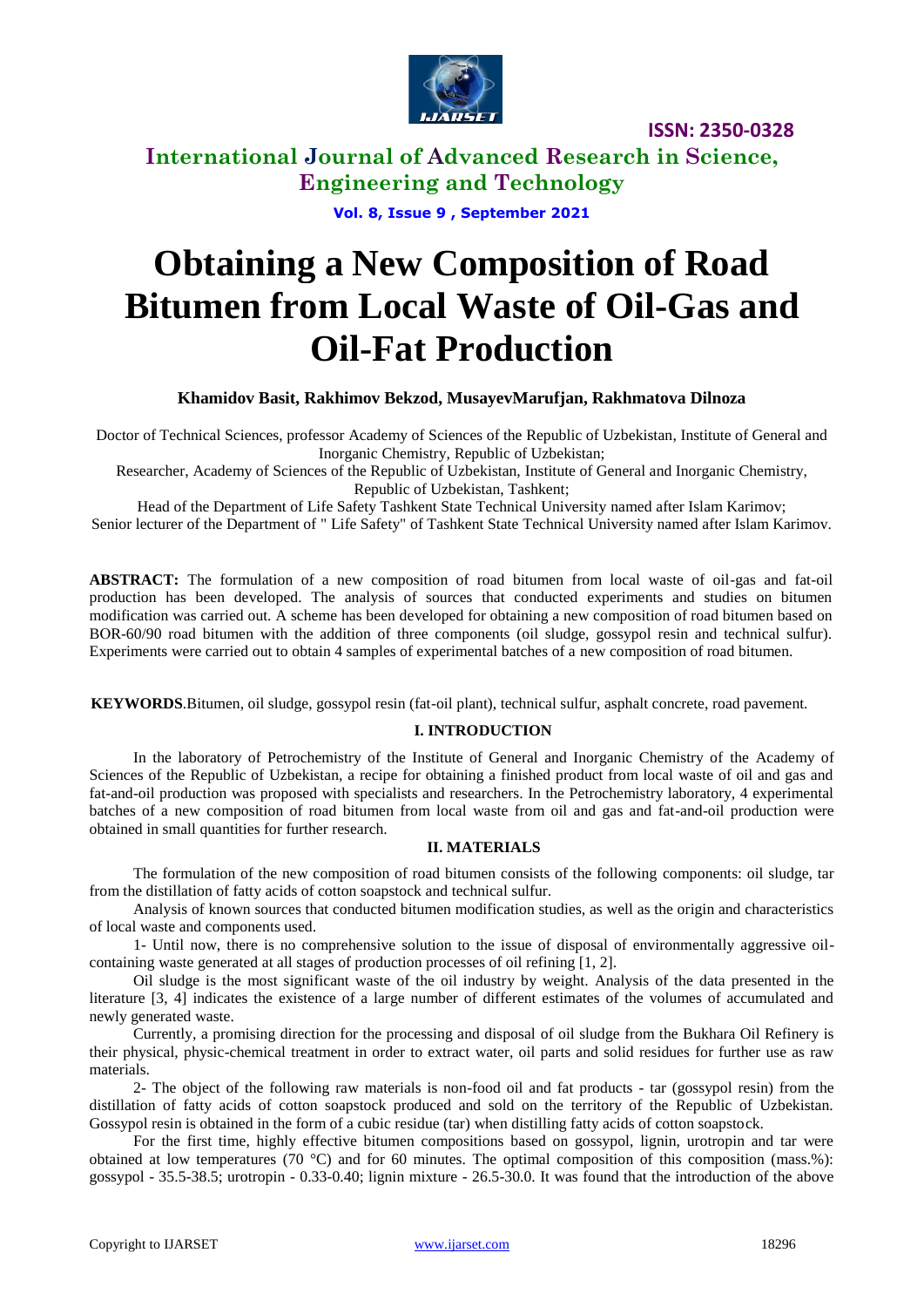

**ISSN: 2350-0328**

# **International Journal of Advanced Research in Science, Engineering and Technology**

# **Vol. 8, Issue 9 , September 2021**

components into the bitumen composition increases the softening temperature to  $65^\circ$  C, the needle immersion depth decreases to 25-30 mm-1 [5].

Gossypol resin (tar) obtained from the fatty acids of the cotton soapstock of the "Yangiyul Oil and Fat Combine" can be used as an additional component for the production of road bitumen without additional preparation.

4- The obtained technical sulfur (S) at the Mubarek gas processing plant can be used as a modifier for the production of road bitumen.

To date, studies have been conducted on the modification of road bitumen from elemental sulfur. In the experiment, the following were used: elemental sulfur produced by LLC Mubarekneftegaz, a by-product with a purity of 99.9%, pyrolysis distillate of the Ustyurt gas chemical complex, gossypol resin, cotton oil processing waste and asphalt road bitumen BND 40/60 from the Ferghana Oil Refinery [6].

Based on the experiments of the study of sources [5, 6] that the modification of bitumen with gossypole resin and technical sulfur, that is, the reaction mechanism and IR spectra of the resulting modified bitumen with gossypole resin and sulfur can be seen reactions with sulfur binding from the heating temperature and reaction time.

The aim of the work is to obtain a finished product from local waste of oil and gas and fat-and-oil production, such as oil sludge, tar from the distillation of fatty acids of cotton soapstock and technical sulfur, while using auxiliary materials.

The scientific novelty is as follows: analyzing the study of experiments [5, 6] modification of bitumen with gossypol resin and technical sulfur, we have developed a recipe for a new composition of road bitumen of the BND-60/90 brand, while adding together three components (oil sludge, gossypol resin and technical sulfur) of local production for the preparation of a high-quality asphalt concrete mixture.

#### **III. RESEARCH AND RESULTS**

In the Petrochemistry laboratory of the Institute of General and Inorganic Chemistry of the Academy of Sciences of the Republic of Uzbekistan, a scheme for obtaining a new composition of road bitumen for use in asphalt concrete mixture wasdeveloped with specialists and researchers (Fig. 1).



#### **Fig. 1. Scheme of obtaining new road bitumen for the purpose of road pavement:**

BND-60/90 - road petroleum bitumen; 2. Oil sludge - waste of the oil industry; 3. Tar from the distillation of fatty acids of cotton soapstock; 4. Sulfur - waste of the gas industry; 5. Reactor - oxidizing equipment with a stirrer; 6. BND- $60/90+3K$  – road bitumen obtained by adding three components.

In the scheme 1-BND-60/90, petroleum bitumen in a certain amount is poured into the reactor and heated to 30 ° C, then 2-oil sludge, 3-tar and technical sulfur in a certain amount are added to the bitumen of the BND-60/90 brand